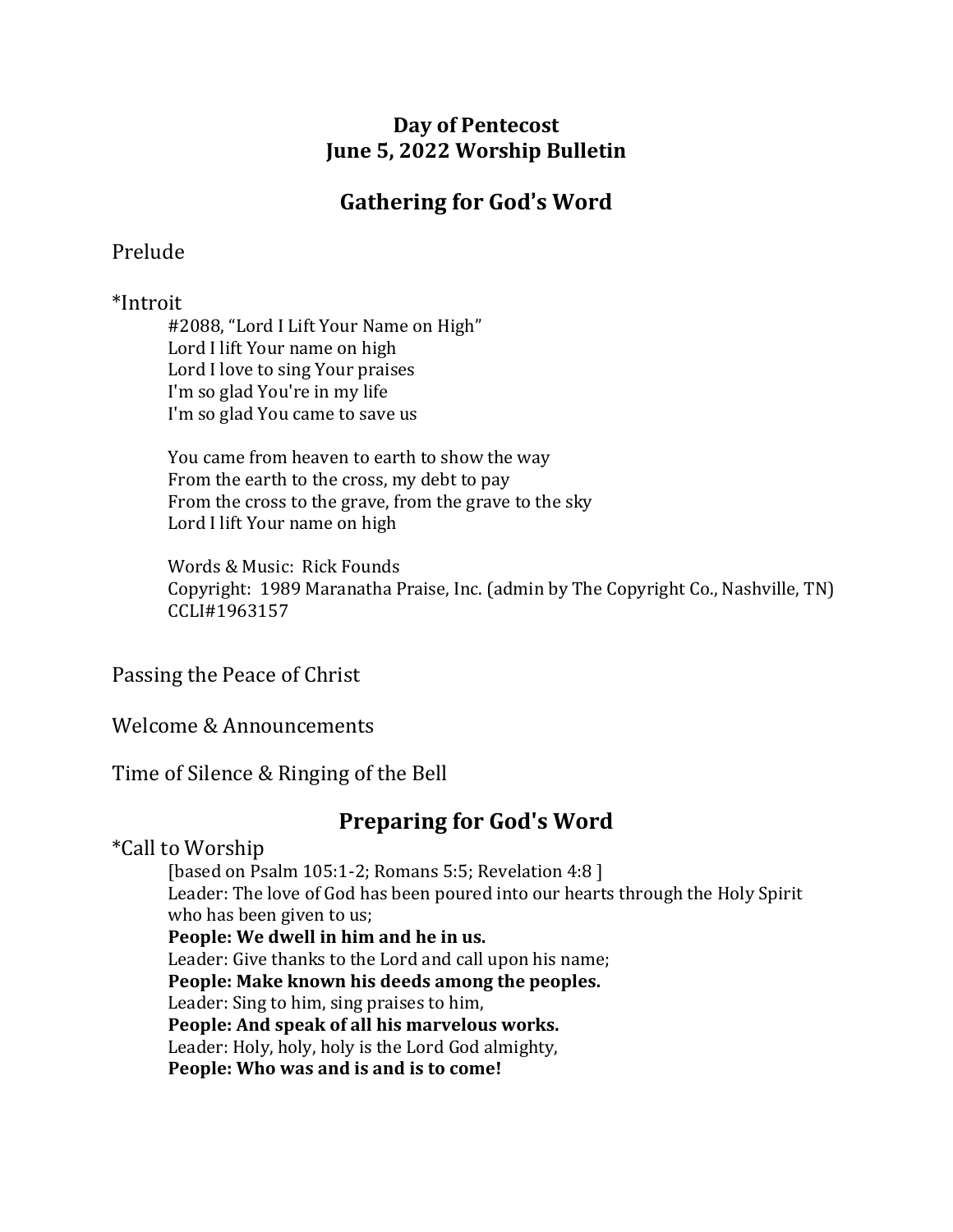#### \*Hymn of Praise

#366, "Love Divine, All Loves Excelling"

Love divine, all loves excelling, Joy of heav'n, to earth come down, Fix in us thy humble dwelling, All thy faithful mercies crown. Jesus, thou art all compassion, Pure, unbounded love thou art. Visit us with thy salvation; Enter ev'ry trembling heart.

Breathe, O breathe thy loving Spirit Into ev'ry troubled breast. Let us all in thee inherit, Let us find the promised rest. Take away the love of sinning; Alpha and Omega be. End of faith, as its beginning, Set our hearts at liberty.

Come, Almighty, to deliver, Let us all thy life receive. Suddenly return, and never, Nevermore they temples leave. Thee we would be always blessing, Serve thee as thy hosts above, Pray, and praise thee without ceasing, Glory in thy perfect love.

Finish, then, thy new creation; Pure and spotless let us be. Let us see thy great salvation perfectly restored in thee. Changed from glory into glory, Till in heav'n we take our place, Till we cast our crowns before thee, Lost in wonder, love and praise.

Text: Charles Wesley, 1747 Music: Rowland Hugh Prichard, 1831, alt. CCLI#1963157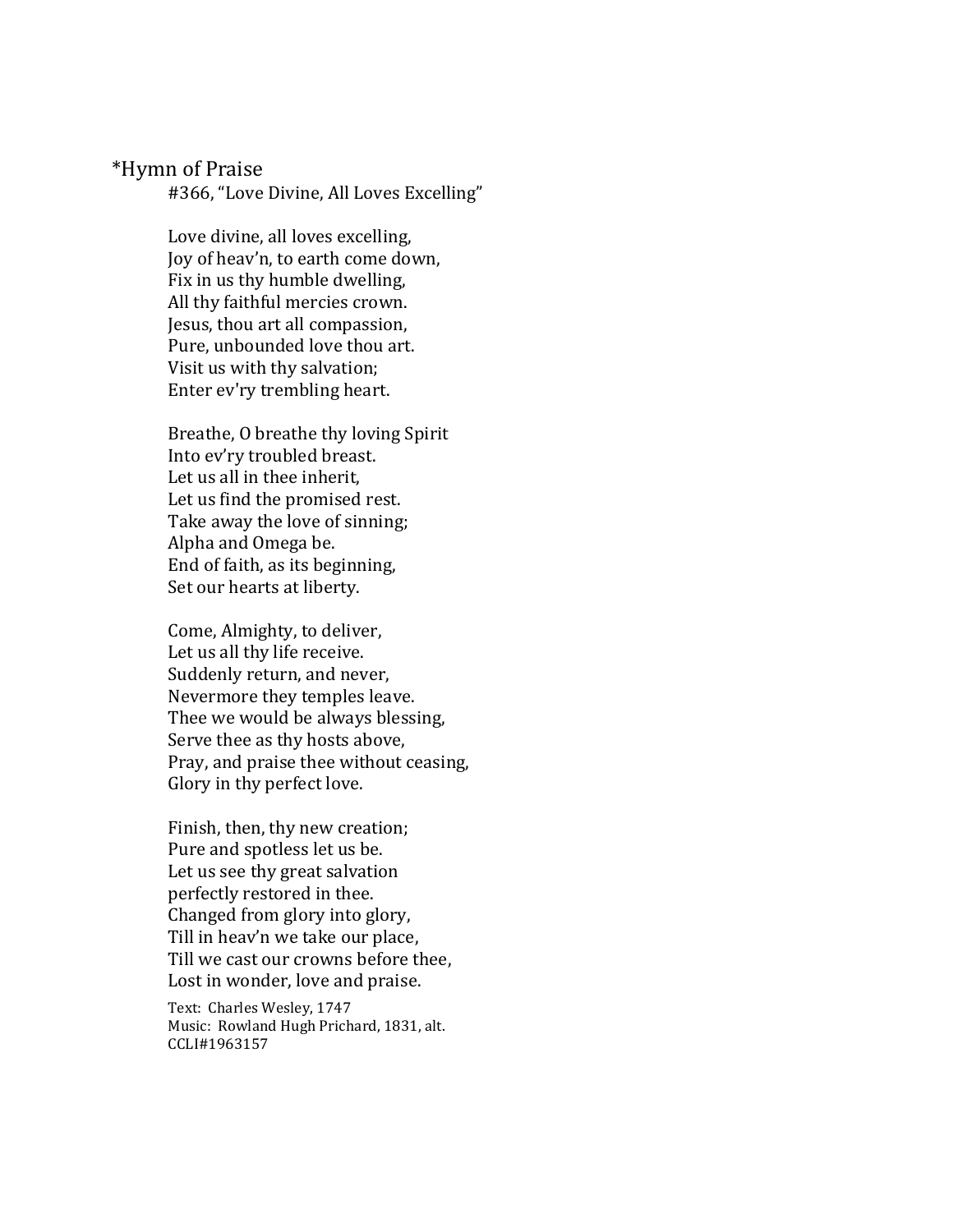#### Prayer of Confession

*[time for individual prayers of silent confession]*

**All: Generous and Mighty God, you have sent us the Spirit of courage, but too often we are afraid. You have sent us the Spirit of truth, but it is so easy for us to cling to our illusions. You have sent us the Spirit of healing, but it is so hard for us to let go of our hurts. Lord, send your Spirit of forgiveness to us again: shake our hearts, set our souls on fire with your love: send us out into the world rejoicing in your power. Amen.**

#### Assurance of Pardon

[based on Ezekiel 36:24-28]

Leader: Hear the Good News. God says, "I will take you out of the nations; I will gather you from all the countries. I will sprinkle clean water on you, and you will be clean. I will give you a new heart and put a new spirit in you; I will remove from you your heart of stone and give you a heart of flesh. And I will put my Spirit in you and move you to follow my decrees. You will be my people, and I will be your God." **People: By the power of the Spirit, we are united with Christ and given a new spirit. May we live into the joy and peace of that assurance.**

# **Hearing God's Word**

### Children's Message

Ages 12 and under gather up front as congregation sings, #188," Jesus Loves Me." After the Children's Message, the children may return to sit with their families.

#### Hymn of Preparation

#288, "Spirit of the Living God"

Spirit of the Living God, Fall afresh on me, Spirit of the Living God, Fall afresh on me. Melt me, mold me, fill me, use me. Spirit of the Living God, Fall afresh on me.

Text & Music: Daniel Iverson, 1926 Copyright: Text & Music, 1935 Birdwing Music (Admin. EMICMG Publishing.com) CCLI#1963157

#### Prayer of Illumination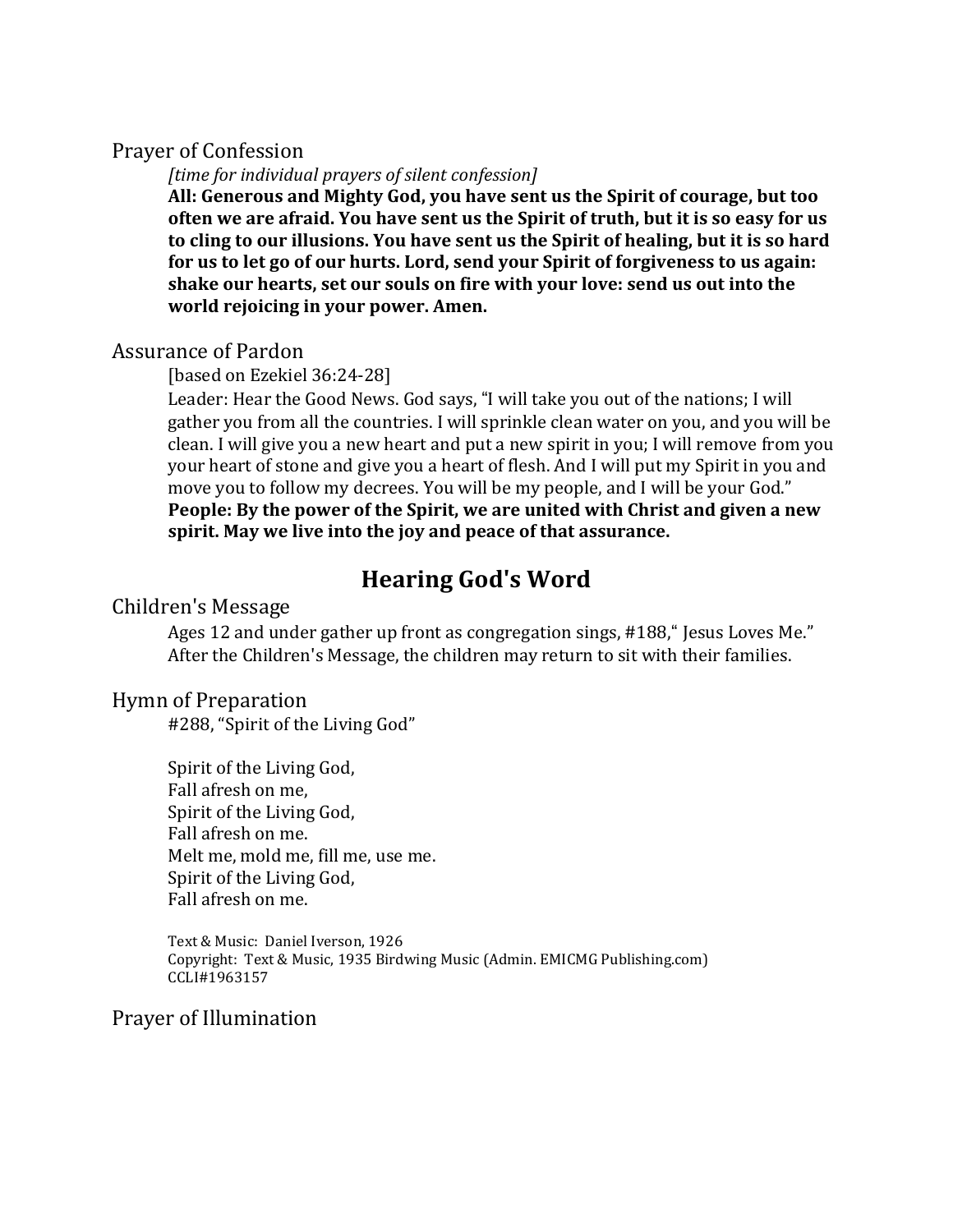New Testament Reading: Revelation 22: 12-21

12 "Behold, I am coming soon! My reward is with me, and I will give to everyone according to what he has done. 13 I am the Alpha and the Omega, the First and the Last, the Beginning and the End.

14 "Blessed are those who wash their robes, that they may have the right to the tree of life and may go through the gates into the city. 15 Outside are the dogs, those who practice magic arts, the sexually immoral, the murderers, the idolaters and everyone who loves and practices falsehood.

16 "I, Jesus, have sent my angel to give you this testimony for the churches. I am the Root and the Offspring of David, and the bright Morning Star."

17 The Spirit and the bride say, "Come!" And let him who hears say, "Come!" Whoever is thirsty, let him come; and whoever wishes, let him take the free gift of the water of life.

18 I warn everyone who hears the words of the prophecy of this book: If anyone adds anything to them, God will add to him the plagues described in this book. 19 And if anyone takes words away from this book of prophecy, God will take away from him his share in the tree of life and in the holy city, which are described in this book.

20 He who testifies to these things says, "Yes, I am coming soon." Amen. Come, Lord Jesus.

21 The grace of the Lord Jesus be with God's people. Amen.

### Sermon

"Rehearsing for Heaven… Come"

# **Responding to God**'**s Word**

Celebration of Lord's Supper

Prayer of Thanksgiving

Leader: The Lord be with you.

**People: And also with you.**

Leader: Lift up your hearts.

**People: We lift them up to the Lord.**

Leader: Let us give thanks to the Lord our God.

**People: It is right for us to give thanks and praise.**

*(various prayers)*

Words of Institution

Prayer for the Spirit

Leader: Gracious God, we ask that you would send to us the Holy Spirit anew in this meal. God, we know that the Holy Spirit is the voice of the prophets: which enflames men and women with a passion for your truth, and through the Spirit you call your people.

**People**: **Come, Spirit of righteousness, and burn in our hearts.**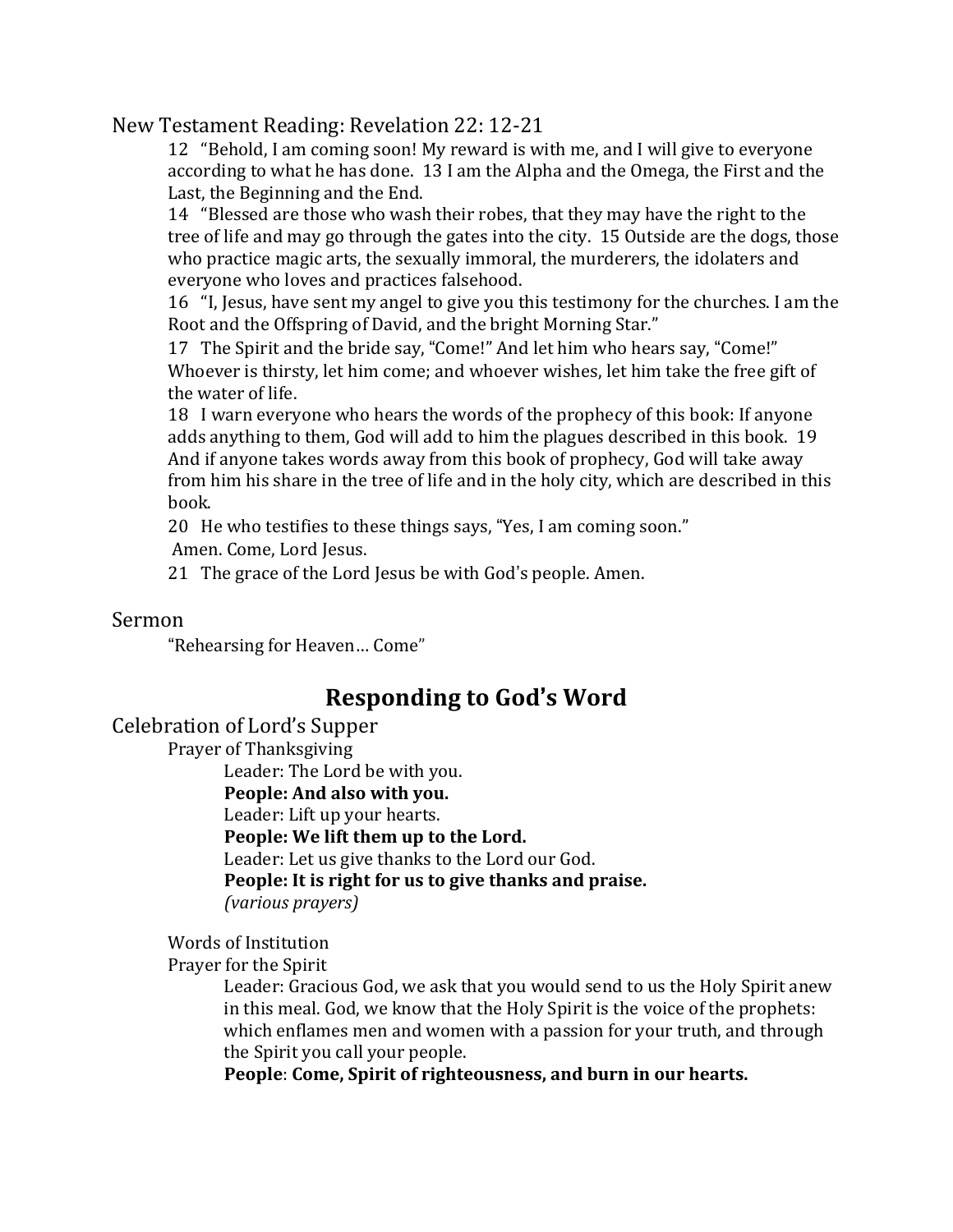Leader**:** Lord we read that in the Gospels that it is by the power of the Spirit that Jesus came to bring good news and release to those held captive. **People: Come, Spirit, and free us from the powers of sin and death.** Leader: God, we also know that on the first Pentecost it was through the Holy Spirit that you filled disciples with joy and courage, empowering them to preach your Word and to share your good news.

**People: Come, Spirit of power, make us bold witnesses of your redeeming love.**

**All: Eternal God, let your Holy Spirit move in power over us and over these earthly gifts of bread and wine, that our sharing of them may be for us the communion of the body and blood of Christ, and that we may become one in him. May his coming in glory find us ever watchful in prayer, strong in truth and love, and faithful in the breaking of the bread.**

Partaking of the Elements

Prayer of the People *[various prayers]* The Lord's Prayer

> **All: Our Father who art in heaven, hallowed be thy name. Thy kingdom come. Thy will be done, on earth as it is in heaven. Give us this day our daily bread. Forgive us our debts, as we forgive our debtors. And lead us not into temptation, but deliver us from evil, for thine is the kingdom, and the power, and the glory, forever. Amen.**

#### Offering

**Offertory** Offertory Hymn #519, "You Are My All in All"

> You are my strength when I am weak You are the treasure that I seek You are my all in all When I fall down You pick me up When I run dry You fill my cup You are my all in all

Jesus, Lamb of God Worthy is Your name Jesus, Lamb of God Worthy is Your name

Taking my sin, my cross, my shame Rising again I bless Your name You are my all in all